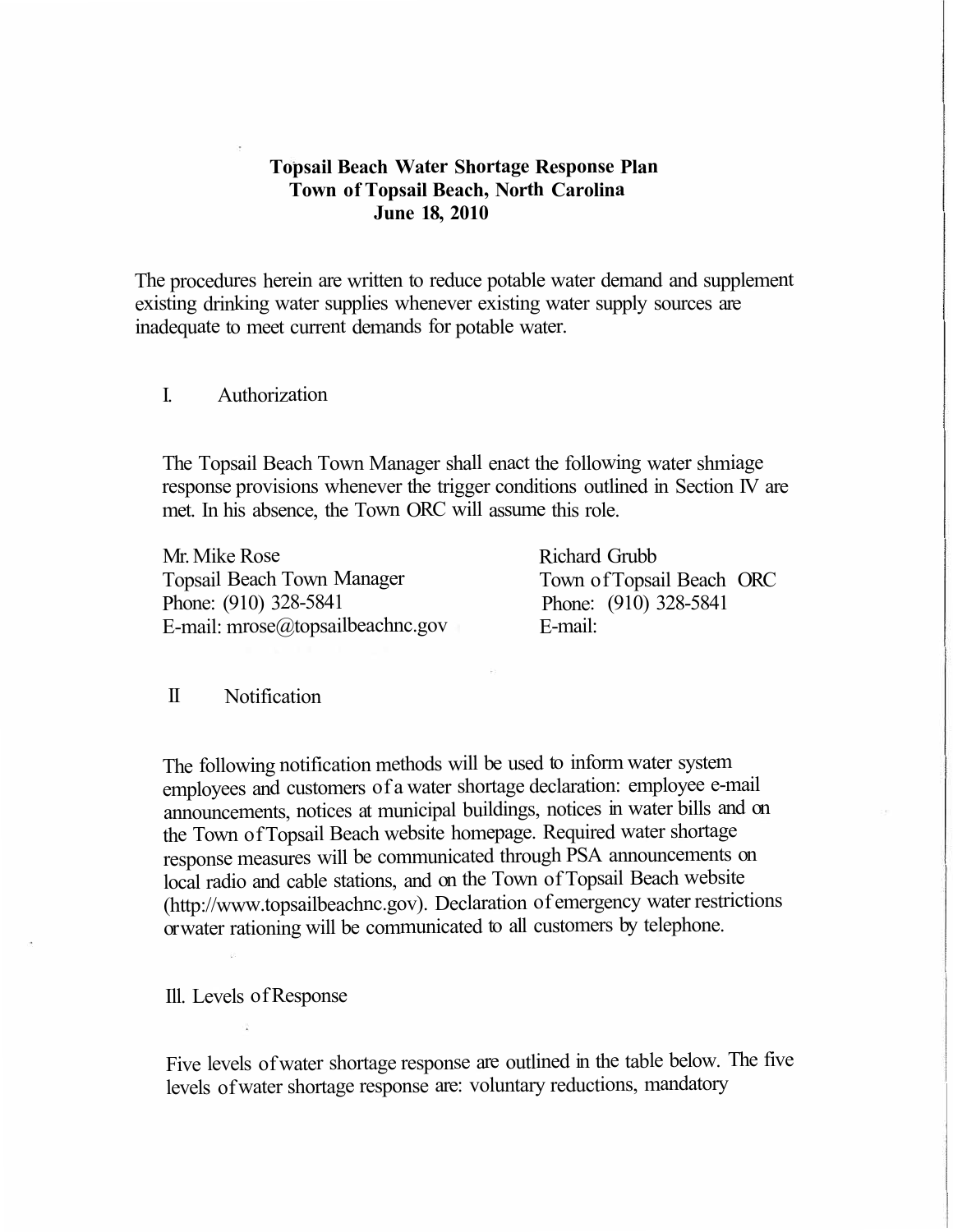reductions I and II, emergency reductions and water rationing. A detailed description of each response level and corresponding water reduction measures follow below.

| <b>Stage</b>   | Response                     | Description                                                                                                                                                                                                                                            |  |  |
|----------------|------------------------------|--------------------------------------------------------------------------------------------------------------------------------------------------------------------------------------------------------------------------------------------------------|--|--|
|                | Voluntary<br>Reductions      | Water users are encouraged to reduce their water use and improve water<br>use efficiency; however, no penalties apply for noncompliance. Water<br>supply conditions indicate a potential for shortage.                                                 |  |  |
| $\overline{2}$ | Mandatory<br>Reductions<br>I | Water users must abide required water use reduction and efficiency<br>measures; penalties apply for noncompliance. Water supply conditions are<br>significantly lower than the seasonal norm and water shortage conditions<br>are expected to persist. |  |  |
| 3              | Mandatory<br>Reductions<br>Π | Same as in Stage 2                                                                                                                                                                                                                                     |  |  |
| 4              | Emergency<br>Reductions      | Water supply conditions are substantially diminished and pose an<br>imminent threat to human health or environmental integrity.                                                                                                                        |  |  |
| 5              | Water<br>Rationing           | Water supply conditions are substantially diminished and remaining<br>supplies must be allocated to preserve human<br>health and environmental integrity                                                                                               |  |  |

In Stage 1, Voluntary Reductions, all water users will be asked to reduce their normal water use by 5%. Customer education and outreach programs will encourage water conservation and efficiency measures including: irrigating landscapes a maximum of one inch per week; preventing water waste, runoff and watering impervious surfaces; watering plants deeply to encourage root growth; washing only full loads in clothes and dishwashers; using spring-loaded nozzles on garden hoses; and identifying and repairing all water leaks.

In Stage 2, Mandatory Reductions I, all customers are expected to reduce their water use by 10% in comparison to their previous month's water bill. In addition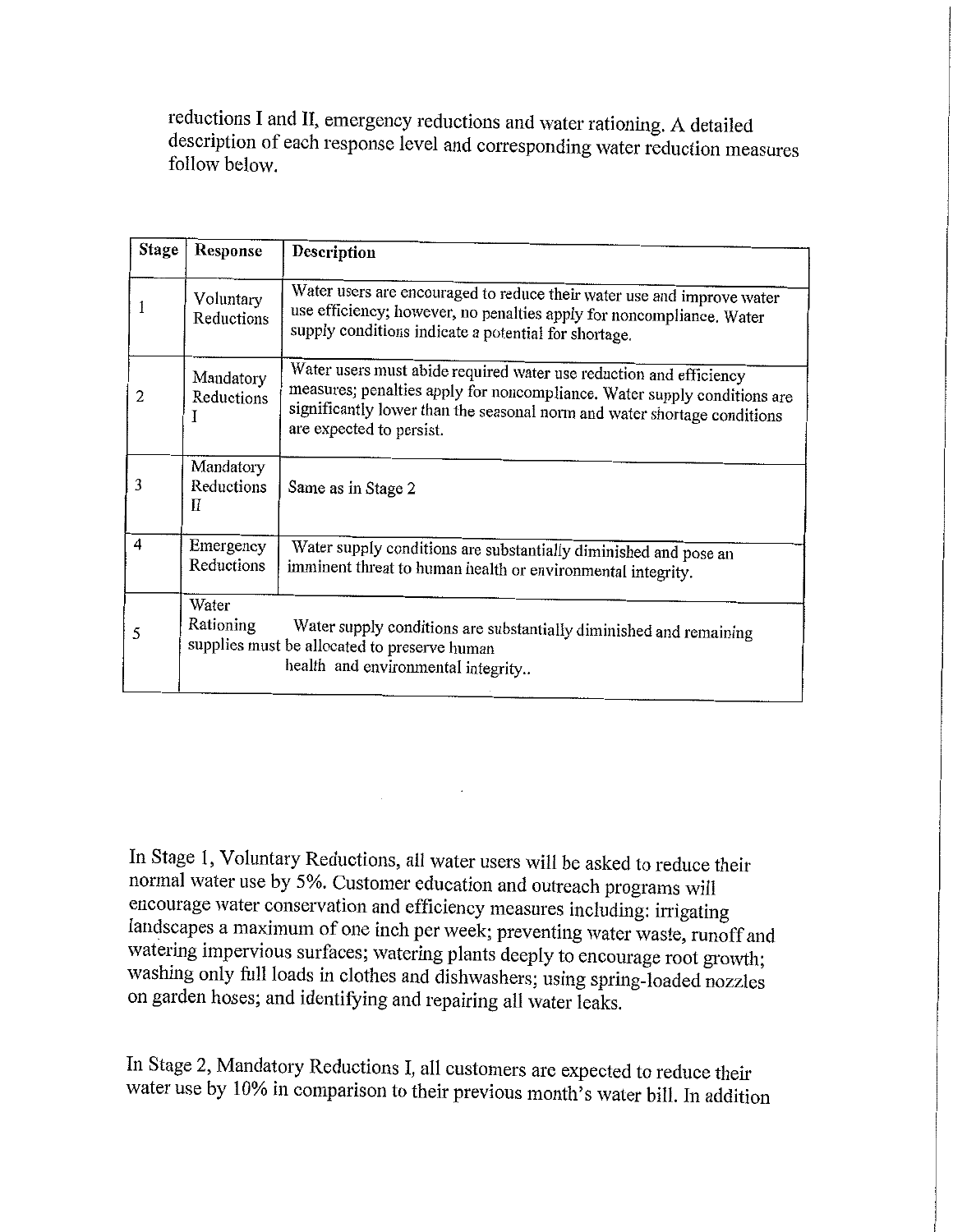to continuing to encourage all voluntary reduction actions, the following restrictions apply: irrigation is limited to a half inch per week between 8PM and 8AM; outdoor use of drinking water for washing impervious surfaces is prohibited; and all testing and training purposes requiring drinking water (e.g. fire protection) will be limited.

In Stage 3, Mandatory Reductions II, customers must continue actions from all previous stages and further reduce water use by 20% compared to their previous month's water bill. All non-essential uses of drinking water are banned and garden and landscape irrigation must be reduced to the minimum amount necessary for survival. Additionally, in Stage 3, a drought surcharge of 1.5 times the normal water rate applies.

In Stage 4, Emergency Reductions, customers must continue all actions from previous stages and further reduce their water use by 25% compared to their previous month's water bill. A ban on all use of drinking water except to protect public health and safety is implemented and drought surcharges increase to 2 times the normal water rate.

The goal of Stage 5, Water Rationing, is to provide drinking water to protect public health (e.g. residences, residential health care facilities and correctional facilities). In Stage 5, all customers are only permitted to use water at the minimum required for public health protection. Firefighting is the only allowable outdoor water use and pickup locations for distributing potable water will be announced according to Topsail Beach's Emergency Response Plan. Drought surcharges increase to 5 times the normal water rate.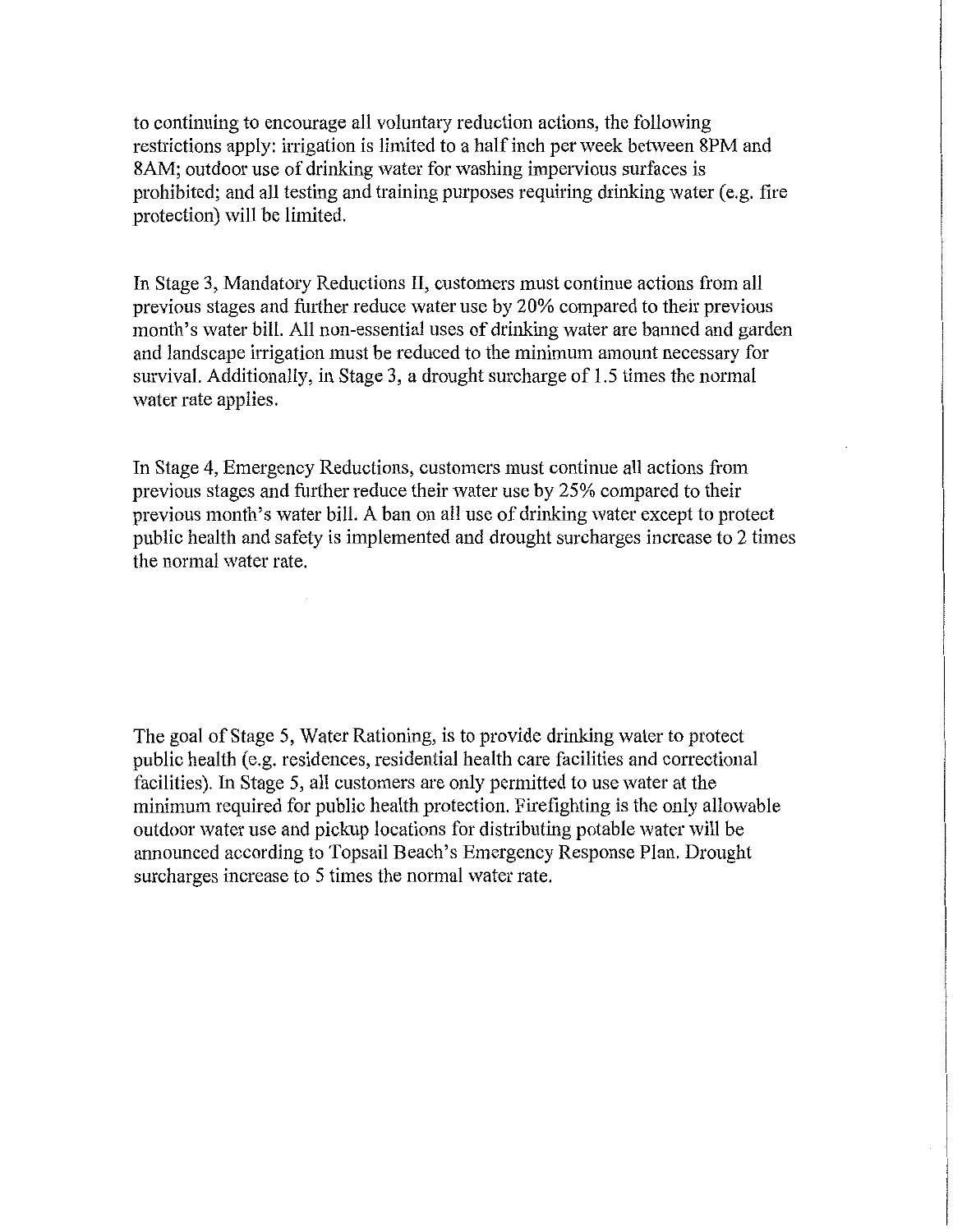# IV. Triggers

The Town of Topsail Beach's water source is groundwater The following measurements of well pumping times and well levels in relationship to pump intake levels trigger entry into corresponding water restriction stages.

| Stage | <b>Well Operating Conditions</b>                                                                                                                           |  |  |  |  |
|-------|------------------------------------------------------------------------------------------------------------------------------------------------------------|--|--|--|--|
|       | Pumping Time > 10 his<br>20% reduction in seasonal normal distance from static water level and<br>pump intake<br>20% increase pumping time for same output |  |  |  |  |
| 2     | Pumping Time >12 his<br>40% reduction in distance from static water level and pump intake<br>40% increase pumping time for same output                     |  |  |  |  |
| 3     | Pumping Time >14 hrs<br>60% reduction in distance from static water level and pump intake<br>60% increase pumping time for same output                     |  |  |  |  |
| 4     | Pumping Time > 20 hrs<br>80% reduction in distance from static water level and pump intake                                                                 |  |  |  |  |
| 5     | Water Level at pump intake elevation                                                                                                                       |  |  |  |  |

## Return to Normal

When water shortage conditions have abated and the situation is returning to normal, water conservation measures employed during each phase should be decreased in reverse order of implementation. Permanent measures directed toward long-term monitoring and conservation should be implemented or continued so that the community will be in a better position to prevent shortages and respond to recurring water shortage conditions.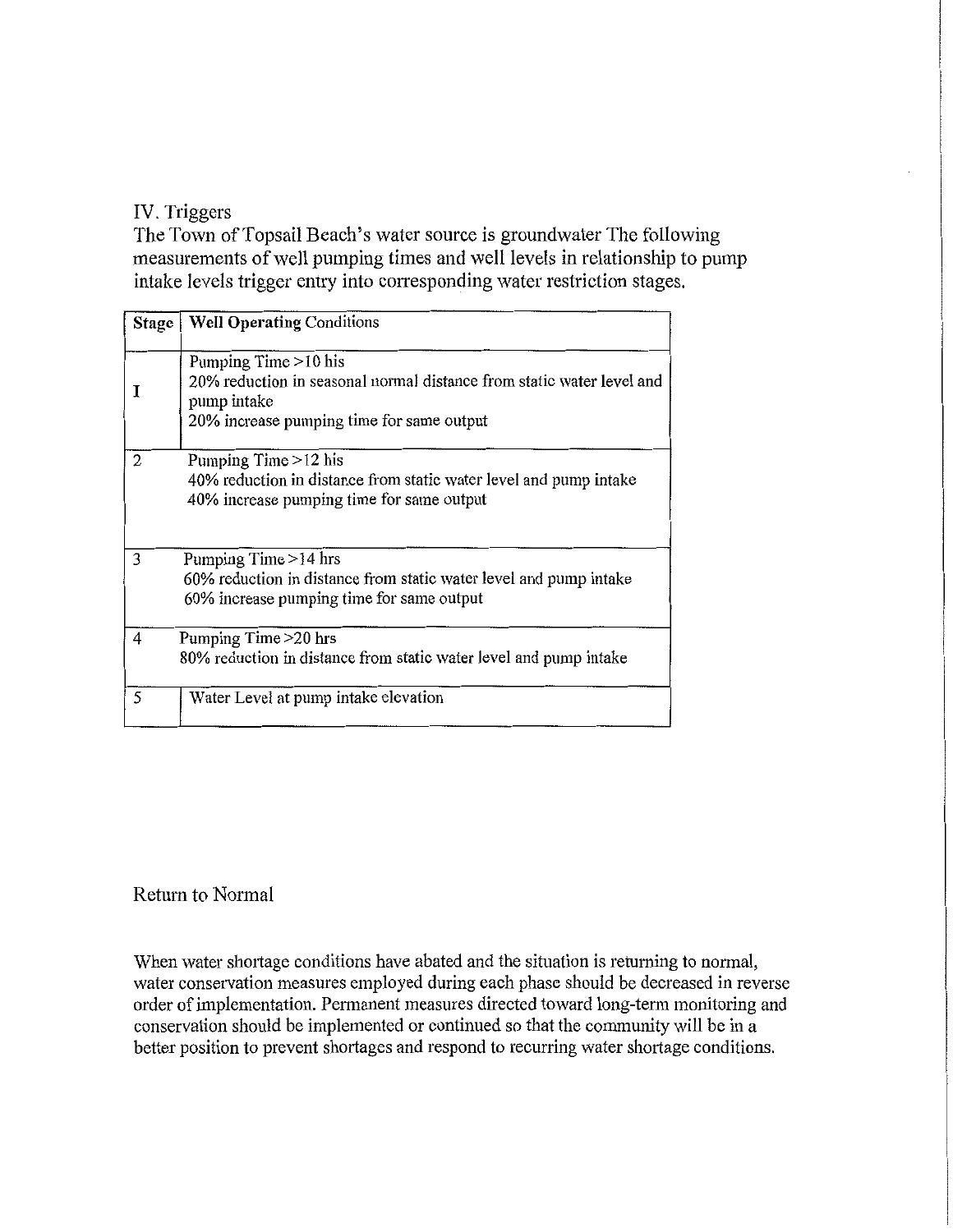## V. Enforcement

The provisions of the water shortage response plan will be enforced by Town of Topsail Beach ORC and police personnel. Violators may be reported on the town's phone line. Citations are assessed according to the following schedule depending on the number of prior violations and current level of water shortage.

| Water Shortage Level                            | <b>First Violation</b>    | Second Violation              | Third Violation               |
|-------------------------------------------------|---------------------------|-------------------------------|-------------------------------|
| <b>Voluntary Reductions</b>                     | <b>NIA</b>                | N/A                           | N/A                           |
| <b>Mandatory Reductions</b><br>(Stages 2 and 3) | Warning<br>\$250<br>\$500 | \$250                         | Discontinuation of<br>Service |
| <b>Emergency Reductions</b>                     |                           | Discontinuation of<br>Service | Discontinuation of<br>Service |
| Water Rationing                                 |                           | Discontinuation of<br>Service | Discontinuation of<br>Service |

Drought surcharge rates are effective in Stages 3, 4 and 5.

## VI. Public Comment

Customers will have multiple opportunities to comment on the provisions of the water shortage response plan. First, a draft plan will be will be available at Town Hall for customers to view. A notice will be included in customer water bill notifying them of such. Also a draft plan will be published on the Town of Topsail Beach website. Notice will be printed in all customer water bills to collect comments on the draft. All